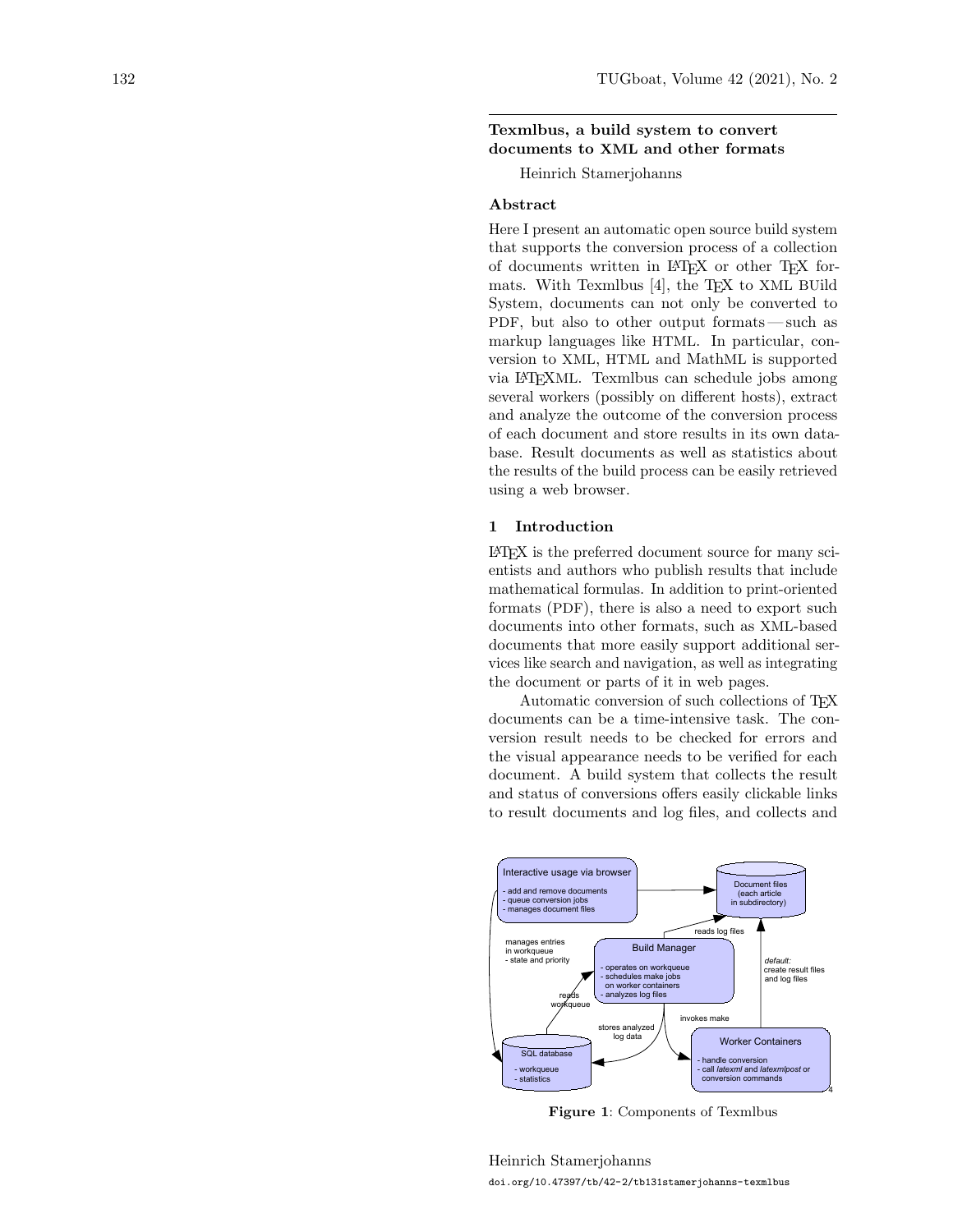show statistics can provide helpful support in order to manage such conversion tasks. Texmlbus is such a system; its main components are shown in Figure [1.](#page-0-0)

Using LATEXML [\[3\]](#page-2-1) as the default conversion processor, this system is based on the arXMLiv build system [\[5,](#page-2-2) [6\]](#page-2-3), which I had written as a member of the arXMLiv group at Jacobs University Bremen. It was used to convert large collections of scientific publications of the Cornell e-Print archive ary iv to XML and Content-MathML. That build system had not only been useful for converting documents, but also by generating statistics for conversion errors and warnings; thus our group was able to generate feedback to the LATEXML developers on where to focus improvements.

While the conversion of  $\langle \rangle$  ary documents is now being done with CorTex [\[2\]](#page-2-4) the original arXMLiv build system has now become Texmlbus. Texmlbus still uses LATEXML as the main conversion processor, but can easily be extended to support other conversion processors and formats as well. It still can be used for conversions of thousands of documents, but now development is focused in particular on

- easy installation on any platform
- simple (interactive) use of system
- possibility for targets other than XHTML
- using the same targets with different systems

To make the system more easily installable and runnable on any platform, docker containers have been chosen. To simplify usage, interactive components have been added to the system. Documents can now be added, queued and removed via a web browser. It is also now possible to organize document collections in self-defined sets. This makes it easier to navigate through and work with many documents.

The new build system also supports targets other than XHTML. With only a few lines of code, it is possible to add additional targets such as specific XML-dialects or other validators to the system.

Also, so-called stages have been added to the system. A stage is defined as a combination of a target (e.g., XHTML) and a specific docker image that implements the conversion. It is therefore possible to have several stages that generate the same target, but with different versions (e.g., TEX Live 2020 and TEX Live 2021).

### 2 System

In order to ease deployment on any platform, the system runs inside several docker containers, which share a common file system containing the documents. There is a docker container for the build manager (the web server backend which hosts the application), a container for a relational database,



<span id="page-1-0"></span>Figure 2: Docker setup using docker-compose



<span id="page-1-1"></span>Figure 3: Texmlbus document overview

which stores information about the documents and result statistics, and one or more worker containers that actually run the conversion. The workers also run a minimal web server, so jobs can be invoked via API requests over HTTP. An overview of the docker setup is shown in Figure [2.](#page-1-0)

Documents can be either copied to the file system and then scanned for import or uploaded as zip files via a web browser. It is also possible to directly import and update files from Overleaf via a git-bridge.

Then, documents (or whole sets) can be added to a work queue interactively. The build manager operates on the work queue and schedules jobs on distributed worker containers. It keeps an internal list of available hosts (each container is a host) and distributes conversion jobs among these hosts. The conversion jobs on the worker containers are invoked via an API request over HTTP. A worker container typically runs a make process to invoke latexml and latexmlpost for the conversion to XHTML.

After the conversion has finished on the worker container, the build manager is notified and then collects data by analyzing log files and stores the result in the database. The results are then shown in an overview.

The build manager can, for example, collect the names of missing macros that are not yet supported